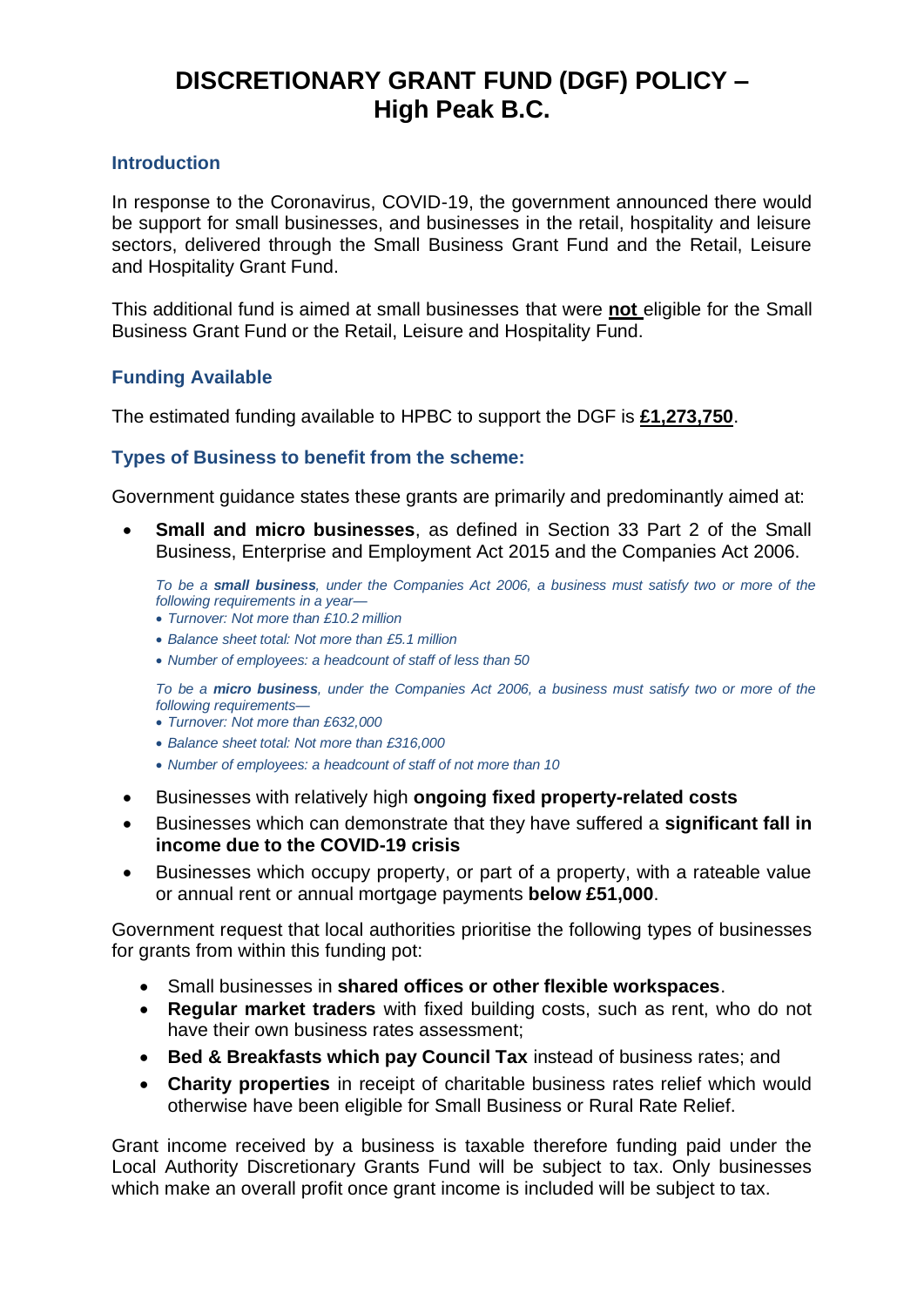# **Eligibility**

This grant funding is for businesses that are **not** eligible for other support schemes. Businesses which have received cash grants from any central government COVIDrelated scheme **are ineligible for funding from the Discretionary Grants Fund**. Such grant schemes include but are not limited to:

Small Business Grant Fund Retail, Hospitality and Leisure Grant The Fisheries Response Fund Domestic Seafood Supply Scheme (DSSS). The Zoos Support Fund The Dairy Hardship Fund

Businesses who have applied for the Coronavirus Job Retention Scheme **are** eligible to apply for this scheme.

Businesses that are eligible for the Self-Employed Income support scheme (SEISS) **are** eligible to apply for this scheme as well.

Only businesses which were trading on 11 March 2020 **are** eligible for this scheme.

Companies that are in administration, are insolvent or where a striking-off notice has been made **are not** eligible for funding under this scheme.

In line with the guidance set out by Government, the Council are proposing that the scheme will target small businesses unable to access other grant funding. However, with funding limited, it is not possible to support every business. Therefore, in line with Government guidance, the following types of business will be prioritised:

- Small or micro businesses operating from **shared offices or other flexible workspaces** without their own business rates assessment
- **Regular market traders** (trade most days of the week) with fixed building costs and without their own business rates assessment - this includes regular market traders with fixed property costs.
- **Bed & Breakfasts** (registered as food premises with Environmental Health) paying pay Council Tax instead of business rates (maximum of 6 bed spaces)
- **Charity properties** in receipt of charitable business rates relief which would otherwise have been eligible for Small Business or Rural Rate Relief

In addition, the Council will apply the below discretionary priorities (subject to funding availability):-

• **Small and micro businesses** (other than Retail, Hospitality and Leisure sectors) occupying property used for business purposes **with a Rateable Value or annual rent or annual mortgage payments below £51,000** who have suffered a significant reduction in income due to COVID-19.

In the event that funding remains after the Council has processed and determined applications, consideration will be given to awarding **a £1,000 hardship grant to businesses that operate from home**.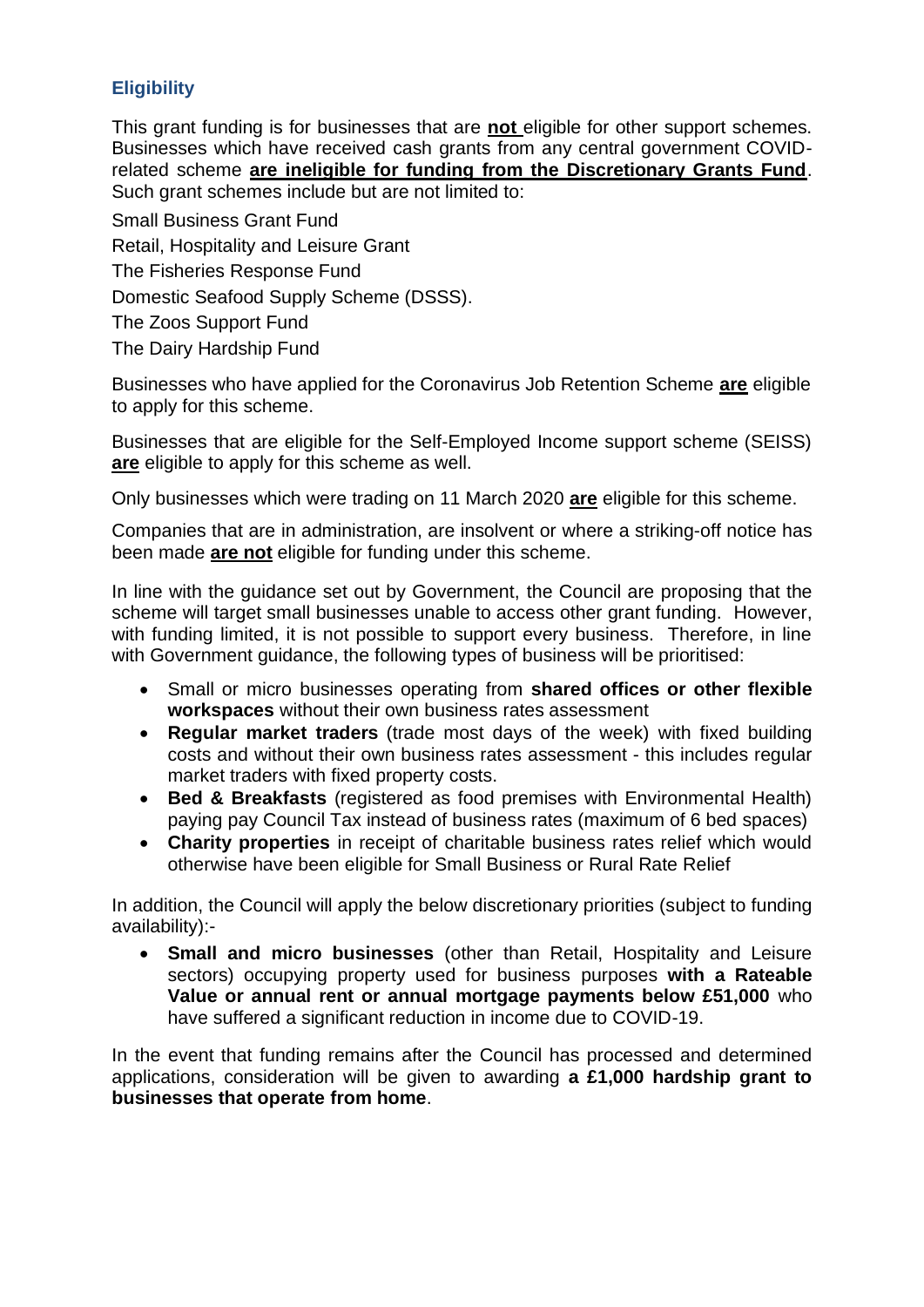# **State Aid**

The United Kingdom left the EU on 31 January 2020, nonetheless under the Withdrawal Agreement the State aid rules continue to apply during a transition period, subject to regulation by the EU Commission. The Council must be satisfied that all State aid requirements have been fully met and complied with when making grant payments, including, where required, compliance with all relevant conditions of the EU State aid De-Minimis Regulation, the EU Commission Temporary Framework for State aid measures to support the economy in the current COVID-19 outbreak, the approved COVID-19 Temporary Framework for UK Authorities, and any relevant reporting requirements to the EU Commission.

Payments of up to and including £10,000 can be provided under the De Minimis rules, meaning applicants can receive up to €200,000 of aid within a three year period.

Payments of up to and including £25,000 (or where the De Minimis threshold has been reached) should be paid under the COVID-19 Temporary Framework for UK Authorities (€800,000 threshold per undertaking , €120 000 per undertaking active in the fishery and aquaculture sector or €100 000 per undertaking active in the primary production of agricultural products). **As part of the webform application, businesses will need to declare they comply with state aid rules.**

# **Fraudulent Claims**

The government will not accept deliberate manipulation and fraud - and any business caught falsifying their records to gain grant money will face prosecution and any funding issued will be subject to claw back, as may any grants paid in error. Post payment, the government Grants Management Function and Counter Fraud Function will support local authorities to carry out post-event assurance work to identify high risk payments.

# **Application Process**

In order to apply for the discretionary grant fund, businesses will need to complete an online webform:-

<https://www.highpeak.gov.uk/Coronavirus-Business-Financial-Support>

This webform **(see ANNEX A for content of the webform)** requests specific information, requires businesses to make self declarations and provide evidence to show they meet specific criteria, such as:-

- Provide evidence of:
	- fixed property related costs
	- reduction in income as a result of COVID-19
	- latest trading accounts
	- recent bank statement to confirm bank details
- Confirm:
	- Business was operational on 11<sup>th</sup> March 2020
	- Business has not received other Government grant support (excluding Self Employed Income Support scheme)
	- Complies with the definition of a small/micro businesses
	- Business type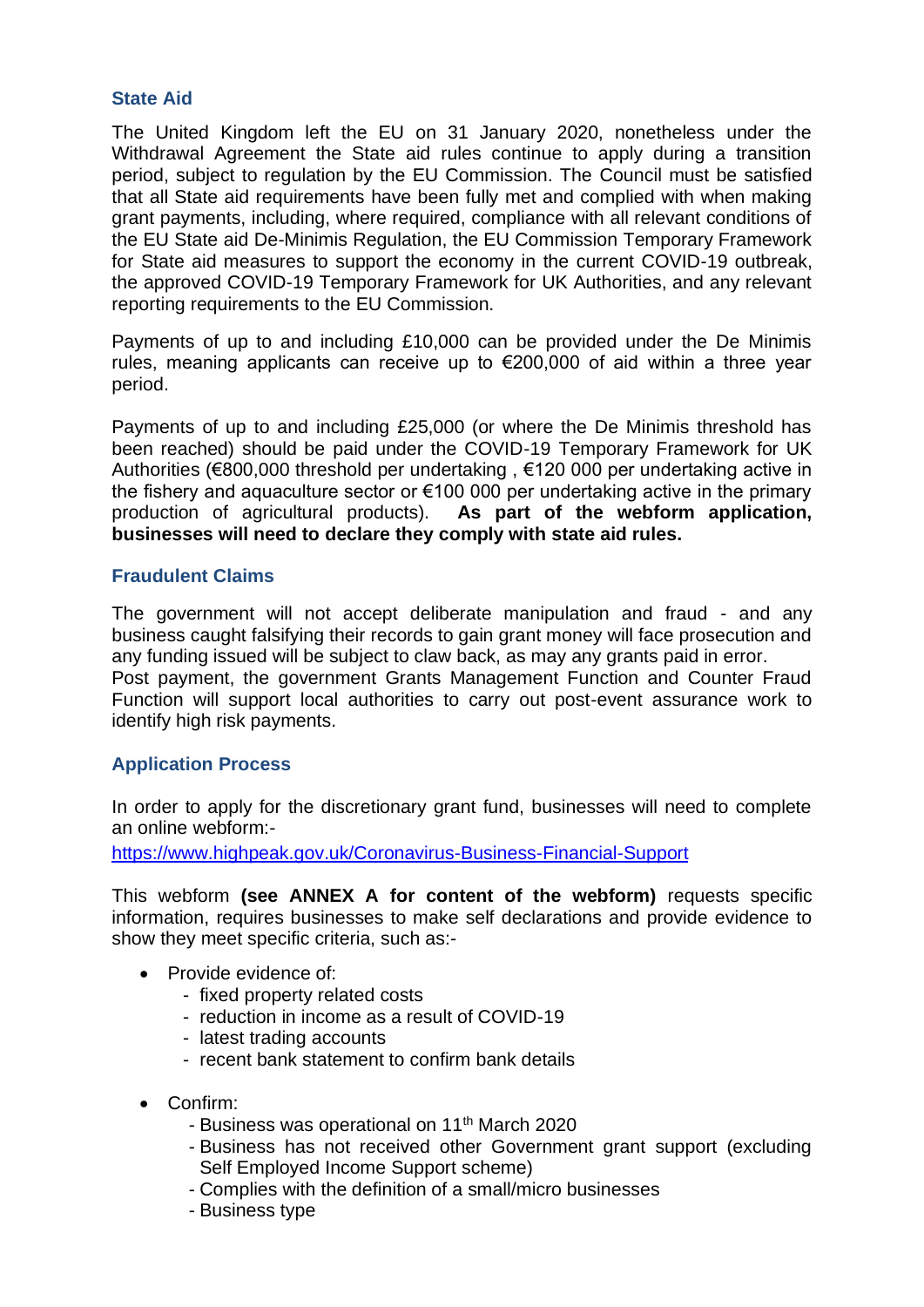- No. of employees
- The business provides sole source of income
- Legal status of business
- Impact of COVID-19 on income levels
- Complies with state aid rules

On submission of the webform, an email will be sent back to the business confirming the application reference - **businesses should keep a note of the reference** to make it easier for the Council to advise on progress or any issues.

The second window of the Discretionary grant fund will be launched  $17<sup>th</sup>$  July 2020 and there will be an **initial one week window** of opportunity for businesses to apply.

It is unlikely that any grant payments will be made until **w/c 10th August 2020**.

Verification and eligibility checks will be led by the Council's Regeneration team, supported by Finance and Audit. The aim will be to process applications for **payment within 20 working days** – this will be longer where insufficient evidence/information has been provided. An email will be sent to businesses to confirm if they have been successful and the amount of grant awarded. The Council reserves the right not to proceed any further with an application if there is doubt over the evidence provided.

## **Grant Award**

Recognising the funding limitations and in order to support the maximum number of businesses, the Council is **limiting grant payments to a maximum of £10,000**.

The Council reserves the right to award a £25,000 grant in very exceptional circumstances only. In addition, if any funding remains, the Council will make available a 'hardship fund' – awarding grants up to £1,000 on a case by case basis, to those businesses who operate from home. Grant awards and criteria are highlighted below:-

| <b>GRANT</b><br><b>AMOUNT</b> | <b>LIKELY BUSINESS TYPE</b>                                                                                                  | <b>ASSESSMENT</b>                                   |
|-------------------------------|------------------------------------------------------------------------------------------------------------------------------|-----------------------------------------------------|
| £25,000                       | <b>Exceptional circumstances only</b>                                                                                        |                                                     |
| £10,000                       | Small Businesses<br>(meets small business<br>definition)<br>(Small limited Companies)                                        | weighted<br>Based<br>scoring<br>on<br>matrix        |
| £7,500                        | business<br>Small Businesses (meets small<br>definition)<br>(Small limited Companies / Shared Spaces /<br><b>Charities</b> ) | Based<br>weighted<br><b>on</b><br>scoring<br>matrix |
| £5,000                        | microbusiness<br>Micro<br><b>Businesses</b><br>(meets<br>(Charities / Shared Spaces /<br>definition)<br>B&B's                | Based<br>weighted<br>scoring<br>on<br>matrix        |
| £2,500                        | microbusiness<br>Micro<br>(meets<br><b>Businesses</b><br>(Market Traders / B&B's / small<br>definition)<br>charities)        | Based<br>weighted<br>on<br>scoring<br>matrix        |
| £1,000                        | Hardship Fund – if any funding remaining                                                                                     |                                                     |

Priority will be given to assisting as many businesses as possible, therefore one grant per business will be awarded. The Council will have the discretion to award further grants should funds allow.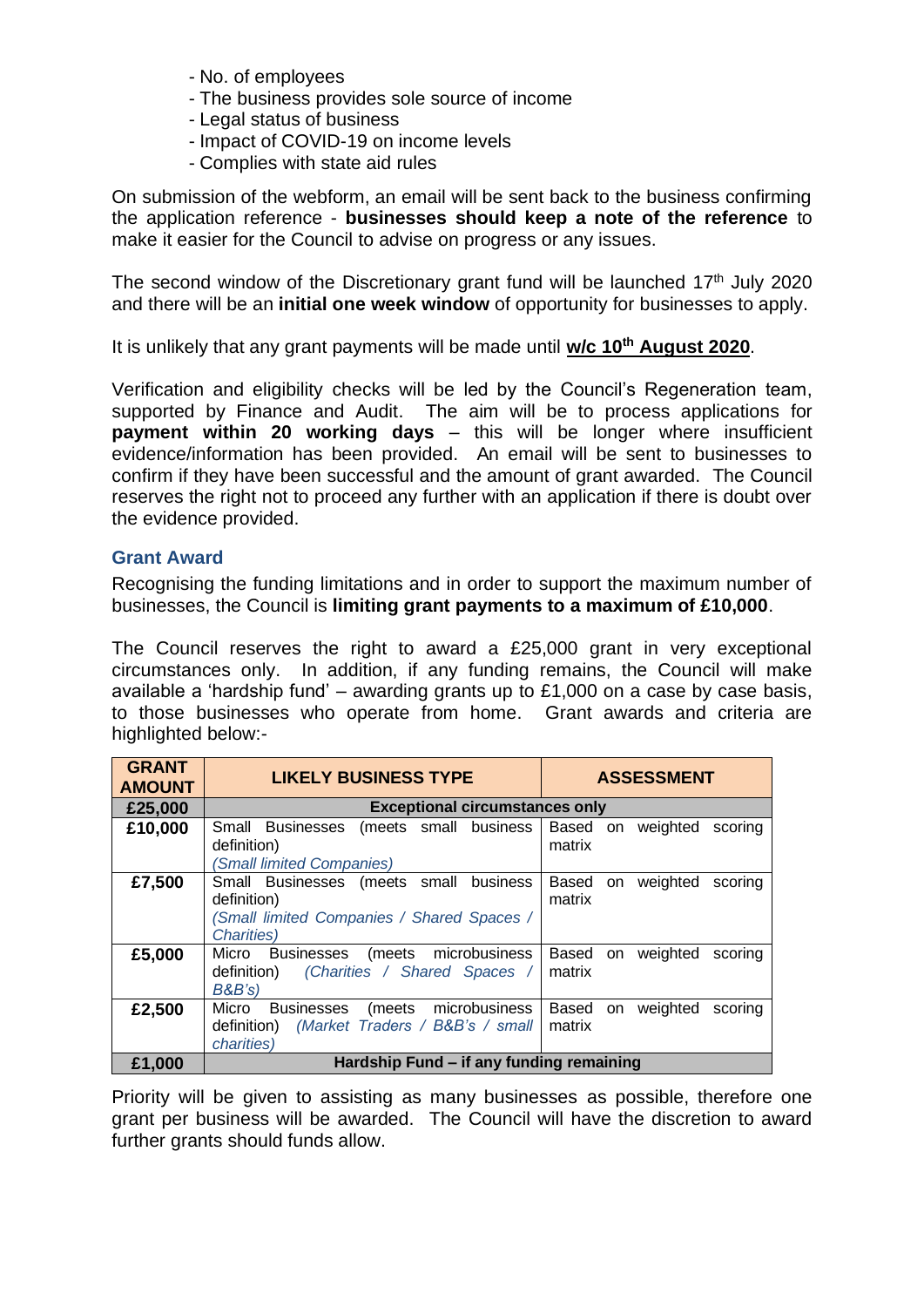# **Scoring Process**

In order to assess grant applications and determine which grant award is applied, a scoring system will be used

Following Government guidance, applications will be assessed according to the following criteria:

- level of fixed costs faced by the business
- no. of FTE employees within the applicant business
- trading status of the business i.e. whether partial trading has continued or a business has had to close completely
- impact of COVID-19 losses

A provisional scoring system has been devised. However, this will be subject to change once applications have been received and property costs/income reductions etc are understood.

If the fund is oversubscribed with the applications received, the Council reserves the right to amend the grant levels / scoring process, based on the applications received and approvals proposed to ensure the maximum number of businesses benefit.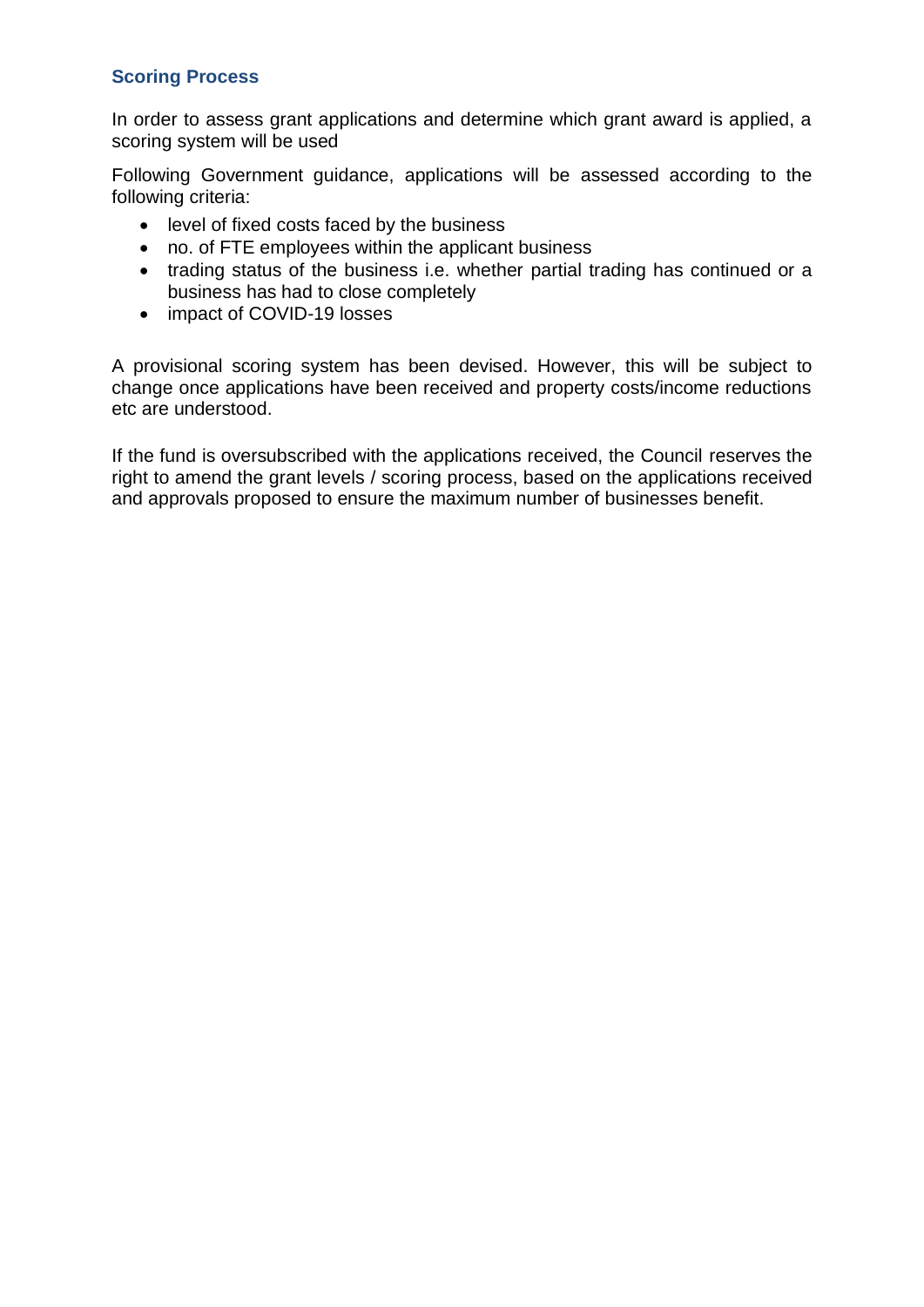# **DISCRETIONARY GRANT WEBFORM**

**PAGE 1 – BUSINESS DETAILS (the person completing the claim form on behalf of the business must have the authority to do so)**

| TITLE                                                                                                               |          |
|---------------------------------------------------------------------------------------------------------------------|----------|
| <b>APPLICANT FORENAME</b>                                                                                           |          |
| <b>APPLICANT SURNAME</b>                                                                                            |          |
| DATE OF BIRTH                                                                                                       | optional |
| <b>BUSINESS NAME</b>                                                                                                |          |
| <b>BUSINESS ADDRESS LINE 1</b>                                                                                      |          |
| <b>BUSINESS ADDRESS LINE 2</b>                                                                                      |          |
| <b>BUSINES SADDRESS LINE 3</b>                                                                                      |          |
| <b>BUSINESS ADDRES LINE 4</b>                                                                                       | optional |
| POST CODE                                                                                                           |          |
| DAYTIME TELEPHONE NUMBER                                                                                            |          |
| <b>MOBILE NUMBER</b>                                                                                                | optional |
| <b>EMAIL ADDRESS</b>                                                                                                |          |
| Please provide as many contact methods as possible in the event we need to make contact to discuss your application |          |

#### **PAGE 2 – MEETING NATIONAL CRITERIA (self declaration)**

In order to be eligible to claim the Council's discretionary grant, businesses must meet the national criteria for the scheme. Please answer the questions below:-

- Was your business operational and the business premises occupied on 11<sup>th</sup> March 2020? **YES / NO** (if 'NO' you are NOT eligible for the Discretionary Grant) *Companies that are in administration, are insolvent or where a striking-off notice has been made are not eligible for funding under this scheme*.
- Have you already been awarded a grant under the small business grant / retail, hospitality and leisure grant scheme? **YES / NO** (if 'YES' you are NOT eligible for the Discretionary Grant). Please note: the Council will be checking records. *Please note, if you are eligible for the small business / retail grant but have not applied,*

*please apply under that scheme*

- Did you apply for the small business / retail, hospitality and leisure grant scheme, but were refused as ineligible? **YES / NO** If YES, why?
- Are you eligible for any other Government COVID support schemes (**excluding** the Self Employed Income Support Scheme)? **YES / NO** (If 'YES' you are NOT eligible for the Discretionary Grant)

- The Fisheries Response Fund / Domestic Seafood Supply Scheme (DSSS). / The Zoos Support Fund / The Dairy Hardship Fund .

• Please confirm your business complies with the definition of a small or micro business? *Please note - we will require you to upload a copy of your latest accounts on page 5 of this form*

**YES / NO** (if 'NO' – you are not eligible for the Discretionary Grant Fund)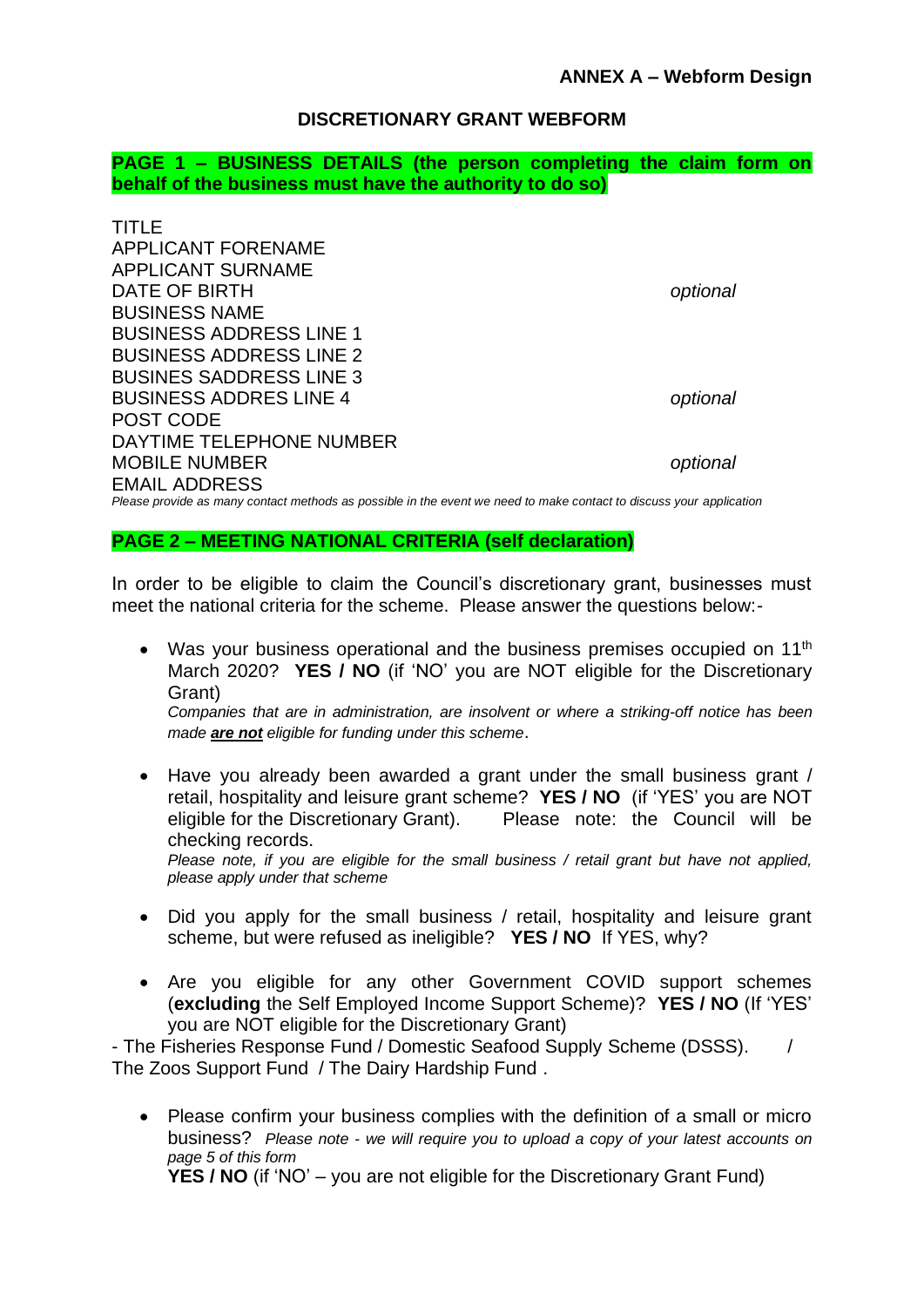#### *SMALL/MICRO BUSINESS DEFINTIION*

*To be a small business, under the Companies Act 2006, a business must satisfy two or more of the following requirements in a year:* 

- *- Turnover: not more than £10.2 million*
- *- Balance sheet total: not more than £5.1 million*
- *- Number of employees: a headcount of staff of less than 50*

*To be a micro business, under the Companies Act 2006, a business must satisfy two or more of the following requirements:* 

- *- Turnover: not more than £632,000*
- *- Balance sheet total: not more than £316,000*
- *- Number of employees: a headcount of staff of not more than 10*
- Have you suffered a significant (greater than 20%) fall in income due to the COVID-19 crisis? **YES / NO** (If 'NO', you are NOT eligible for the Discretionary Grant)
- Does your business have ongoing property related costs? **YES / NO** (If 'NO', you are NOT eligible for the Discretionary Grant)
- Do you occupy a property, or part of a property, with a rateable value or annual rent or annual mortgage payments **BELOW £51,000**? **YES / NO** / **DON'T KNOW**
- **State Aid declaration (use current declaration on business grant forms)**

## **PAGE 3 –BUSINESS DETAILS**

| <b>CORRESPONDENCE ADDRESS (if different)</b>                                                                                                                                                                                                                                                                                                                                                                                                       | optional                                                        |
|----------------------------------------------------------------------------------------------------------------------------------------------------------------------------------------------------------------------------------------------------------------------------------------------------------------------------------------------------------------------------------------------------------------------------------------------------|-----------------------------------------------------------------|
| VAT REGISTRATION NUMBER (if applicable)                                                                                                                                                                                                                                                                                                                                                                                                            | optional                                                        |
| Are you liable for Business Rates?                                                                                                                                                                                                                                                                                                                                                                                                                 | YES / NO                                                        |
| If YES, please provide your Business Rates Account Number                                                                                                                                                                                                                                                                                                                                                                                          | optional                                                        |
| Are you a business that:-<br>operates in a shared space<br>$\bullet$<br>is a regular market trader<br>$\bullet$<br>is a small charity<br>$\bullet$<br>is registered as an Operational Farm<br>$\bullet$<br>is a Bed & Breakfast business that pays Council Tax rather than Business<br>$\bullet$<br>Rates?<br>If you operate a B&B, have you registered with Environmental Health? YES / NO<br>If YES, when were you last inspected? DATE dd/mm/yy | YES / NO<br>YES / NO<br>YES / NO<br>YES / NO<br><b>YES / NO</b> |
| If 'NO' to the above, please confirm business sector:<br><b>RETAIL</b><br><b>FOOD/DRINK</b>                                                                                                                                                                                                                                                                                                                                                        |                                                                 |

**LEISURE / TOURISM MANUFACTURING ENGINEERING SERVICE OTHER – PLEASE STATE\_\_\_\_\_\_\_\_\_**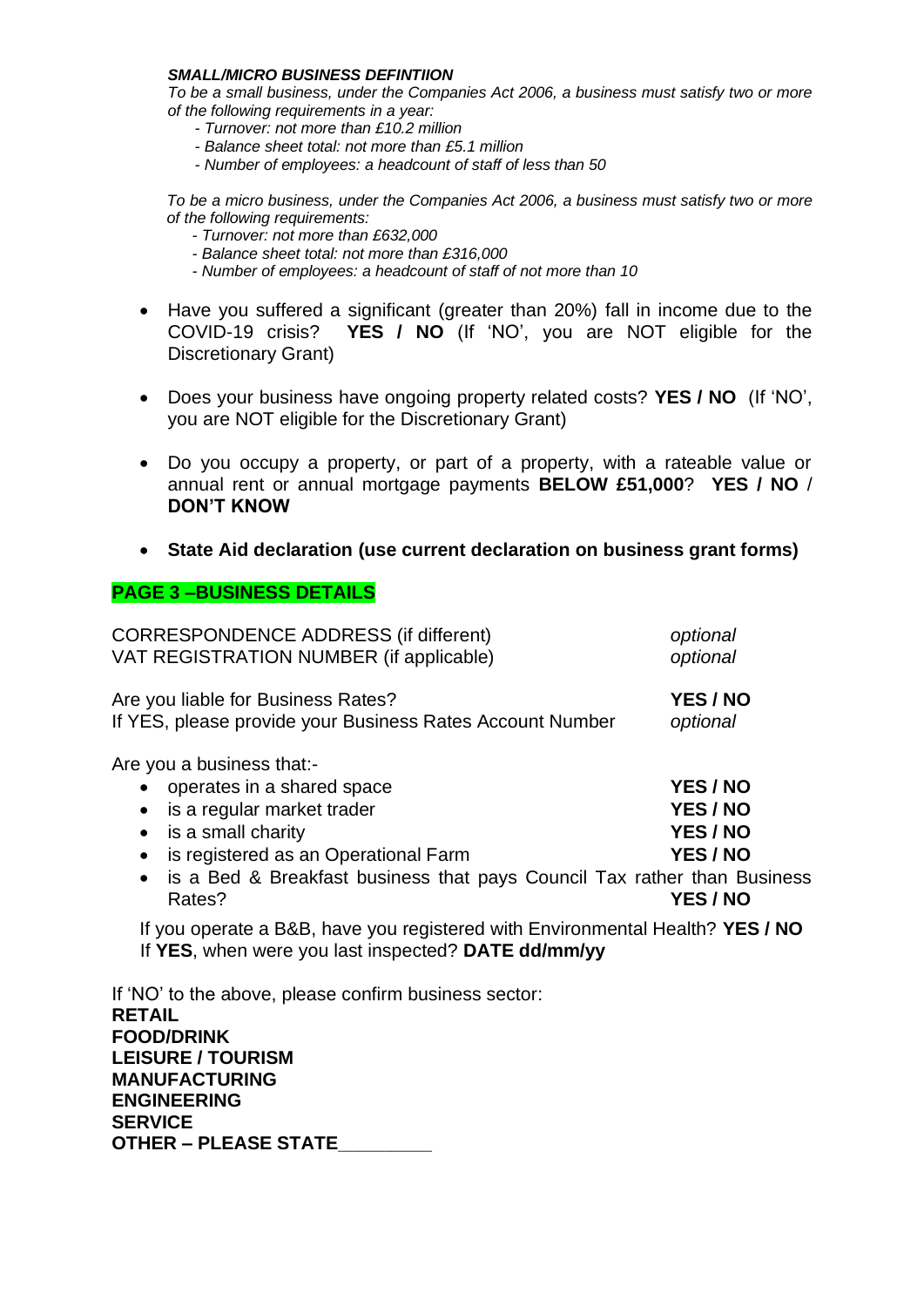Please confirm the number of full-time equivalent employees (not including owner/directors):

**0 1-5 6-10 11-49**

Is this business the sole source of your income? **YES / NO** If 'NO' what percentage of your income comes from this business? **UNDER 50% / MORE THAN 50%**

# What is the legal status of your business? **SOLE TRADER / PARTNERSHIP / LTD COMPANY / REGISTERED CHARITY / OTHER (please specify)**

If Sole Trader / Partnership, please confirm HMRC Tax reference number\_\_\_\_\_\_\_ If Ltd Company, please confirm your Companies House registration number If registered charity, please confirm your registered charity number

Are you a home based business? **YES / NO**

*If 'YES', please note, due to funding limitations, grants will only be awarded to home based businesses if sufficient funding remains after other applications have been considered. Any grant award available to home based businesses is likely to be limited to a maximum of up to £1,000. In addition to other evidence required, you will need to upload evidence of your 'annual use of home' costs (i.e. an accurate proportion if you have not filed yet, or the figure you declare on your tax return)*

### **PAGE 4 – BANK DETAILS**

*Please note you will be asked to upload a recent bank statement on page 5 of this form* BANK NAME ACCOUNT NAME SORT CODE BANK ACCOUNT NUMBER

# **PAGE 5 – SUBMITTING EVIDENCE**

In order to support your grant application, please provide the following details and upload supporting evidence:-

- Please provide details of your annual fixed property related costs:- **RENT / COMMERCIAL MORTGAGE**  $\begin{array}{ccc} \epsilon \\ \epsilon \\ \epsilon \end{array}$ **BUSINESS RATES £ PREMISE INSURANCE £ UTILITIES £ OTHER (please state) £**
- Please provide details of how COVID-19 restrictions have impacted your business. **BUSINESS CLOSED PART TRADING OPEN & FULLY TRADING OTHER (please give details)**
- Please confirm the impact COVID-19 has had on your monthly turnover? **20% - 39% DOWN 40% - 59% DOWN 60%+ DOWN**